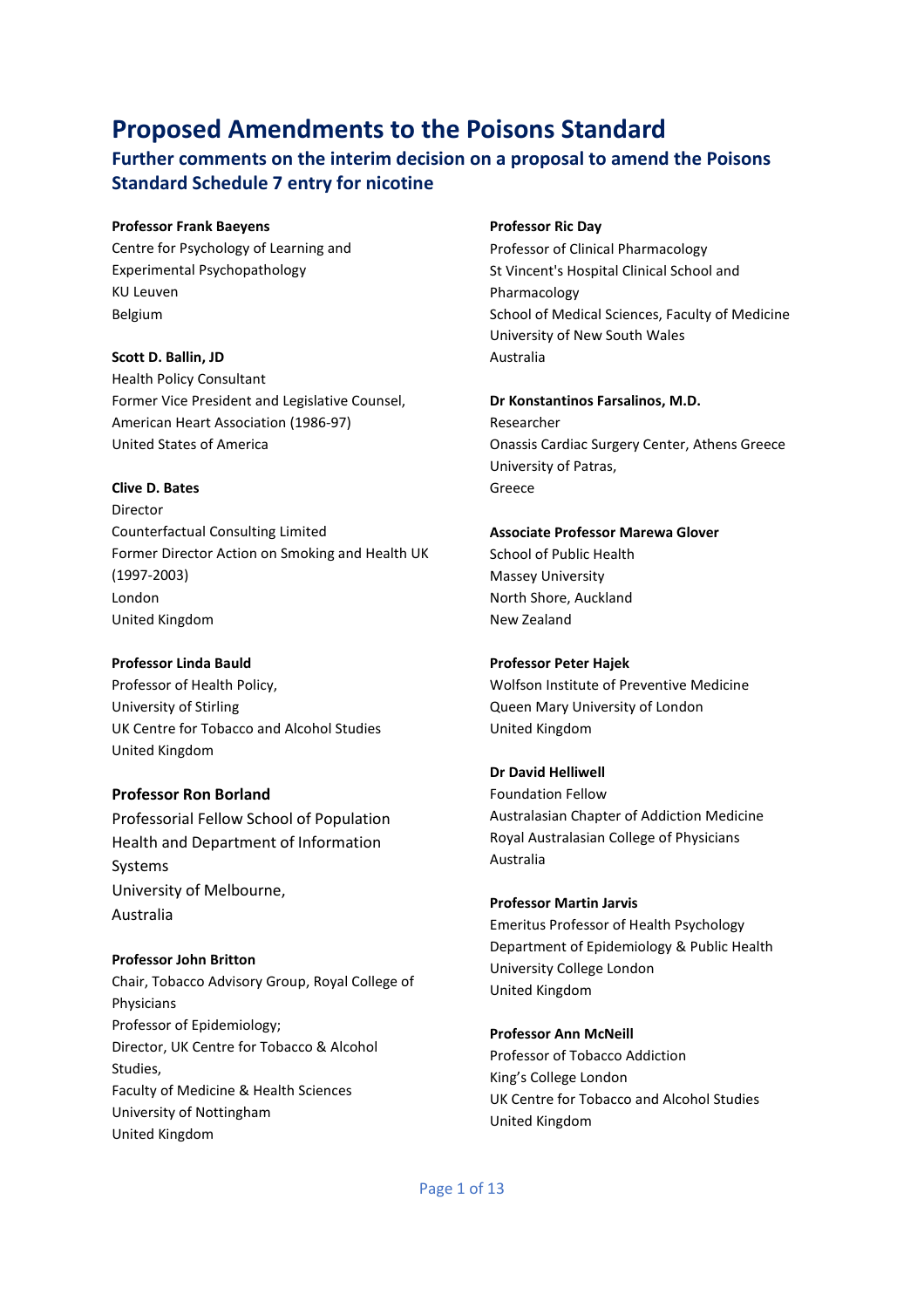### **Professor Klim McPherson FFPM FMedSci HonFRCP**

Visiting Professor of Public Health Epidemiology New College, Oxford University United Kingdom

## **Professor David Nutt**

Centre for Neuropsychopharmacology Hammersmith Hospital Imperial College London United Kingdom

### **Professor Riccardo Polosa, MD**

Professor of Internal Medicine University of Catania Italy

## **Professor Emeritus James G. Rankin**

Dana Lana School of Public Health University of Toronto Toronto Canada

### **Dr Catherine Silsbury**

Staff Specialist Addiction Medicine Westmead & Cumberland Hospitals Western Sydney Local Health District NSW Australia

## **Professor Gerry Stimson**

Emeritus Professor, Imperial College London; Visiting Professor, London School of Hygiene and Tropical Medicine United Kingdom

### **David T. Sweanor J.D**.

Adjunct Professor, Faculty of Law, Centre for Health Law, Policy & Ethics University of Ottawa Honorary (Consultant) Assistant Professor, University of Nottingham Legal Counsel, Non-Smokers' Rights Association, 1983-2005 Canada

## **Professor Ian W. Webster AO**

Emeritus Professor of Public Health and Community Medicine, The University of New South Wales, Sydney Australia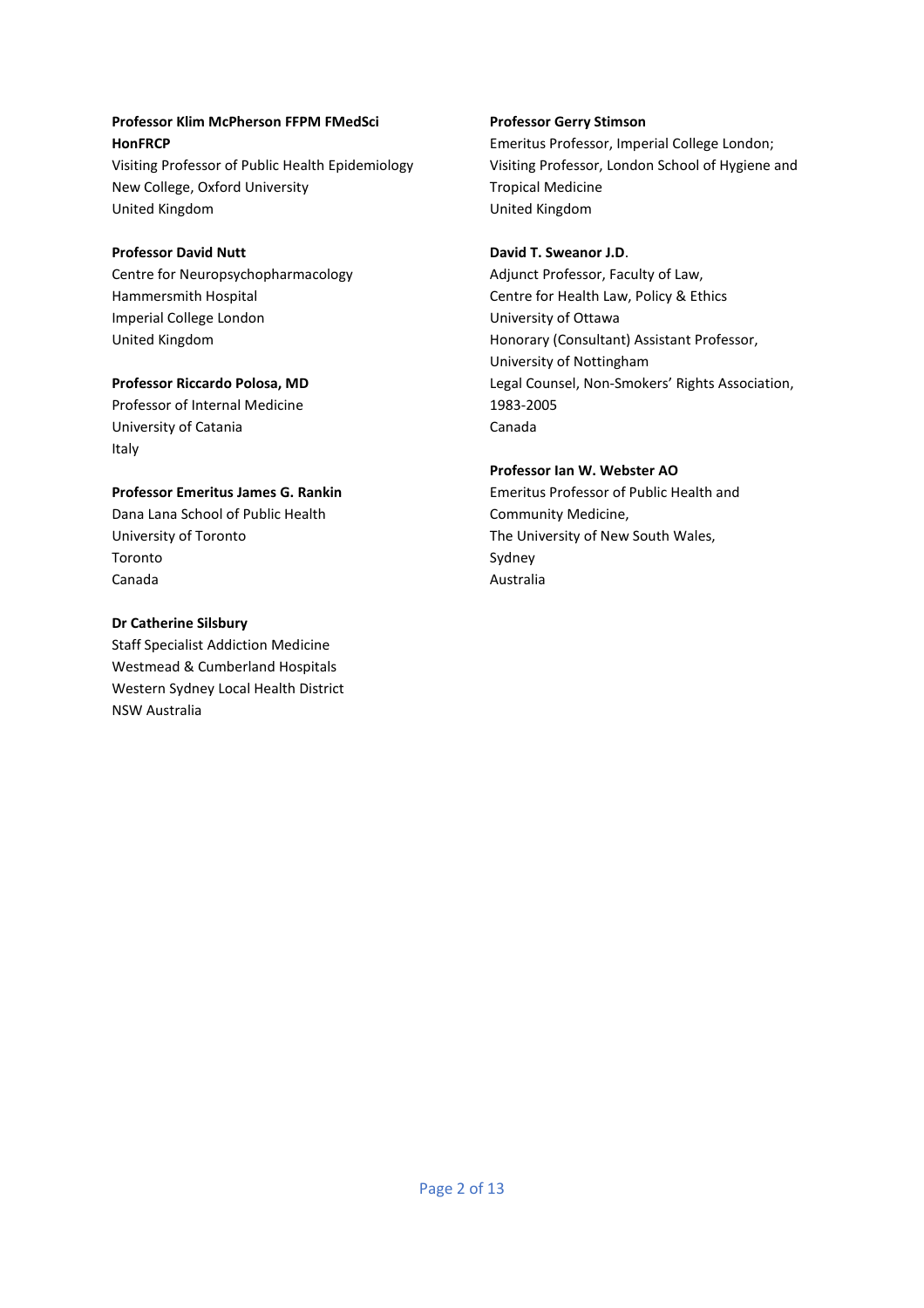# **Proposed Amendments to the Poisons Standard**

# **Further comments on a proposal to amend the Poisons Standard Schedule 7 entry for nicotine – critique of the delegates' interim decision**

# **1. Overview comments on the interim decision**

We note the advice of the joint ACCS-ACMS and the delegates' interim decision not to allow the proposed rescheduling of nicotine. The rescheduling would have made it lawful to manufacture, import and sell nicotine e-liquids and e-cigarettes<sup>[1](#page-2-0)</sup>. We welcome the opportunity to follow up the submissions that we contributed in support of the proposed rescheduling<sup>[2](#page-2-1)</sup>.

In section 2, we provide a line-by-line critique of the reasoning presented to support the interim decision. We do not find any elements of the reasoning sufficient, individually or taken together, to justify the interim decision. In our view, the case has not been made and the ACCS-ACMS and delegates should reconsider. In outline, our critique of the reasoning presented is as follows:

- There is no credible case for exempting nicotine from schedule 7 *only when it is delivered via a tobacco product for smoking* – by far the most harmful way of taking nicotine. The reasoning does not confront the absurdity of granting exclusive access to the lawful consumer nicotine market to only the most harmful products. Why grant this protection to the cigarette trade?
- The evidence concerning youth use of e-cigarettes is misrepresented throughout the reasoning. Youth vaping is highly concentrated in smokers or adolescents who would otherwise smoke, and is mostly experimental and without nicotine. There is no evidence anywhere of harmful gateway effects. In the U.S., youth smoking is falling at a much greater rate than the long-run trend.
- The safety risks of nicotine liquids at the strengths envisaged in the rescheduling have been misrepresented and do not amount to a justification for the interim decision. These liquids are widely available in Europe and the United States and are not presenting any serious problems at any significant scale. Any risks are minor, manageable and comparable to other routine hazards.
- The reasoning fails to acknowledge the radical reduction in risk arising from switching from smoking to e-cigarettes arising from the completely different chemical and physical processes involved. To actively prevent Australians accessing substitute products with greatly reduced risk would require a strong technical, ethical and legal justification, but none is provided.
- The reasoning does not address the harmful unintended consequences of the current scheduling policy: fewer smokers switching and more use of unregulated black or grey markets to access nicotine liquids. No credible attempt has been made, as required under Section 52E of the Act, to objectively assess the benefits of rescheduling or harms arising from retaining the status quo.

<span id="page-2-0"></span><sup>&</sup>lt;sup>1</sup> Therapeutic Goods Administration. Scheduling delegates' interim decisions and invitation for further comment: ACCS/ACMS, November 2016. Joint meeting of the Advisory Committee on Chemicals and Medicines Scheduling (ACCS-ACMS #14) 2.1 Nicotine, 2 February 2017 [\[link\]](https://www.tga.gov.au/book-page/21-nicotine)

<span id="page-2-1"></span><sup>&</sup>lt;sup>2</sup> Including Mendelsohn C. et al. Proposed Amendments to the Poisons Standard Comment on a proposal to amend the Poisons Standard Schedule 7 entry for nicotine, 30 August 2016 [\[link\]](http://colinmendelsohn.com.au/files/9814/7281/5038/Nicotine_rescheduling_proposal_comment_-_Final.pdf) and others.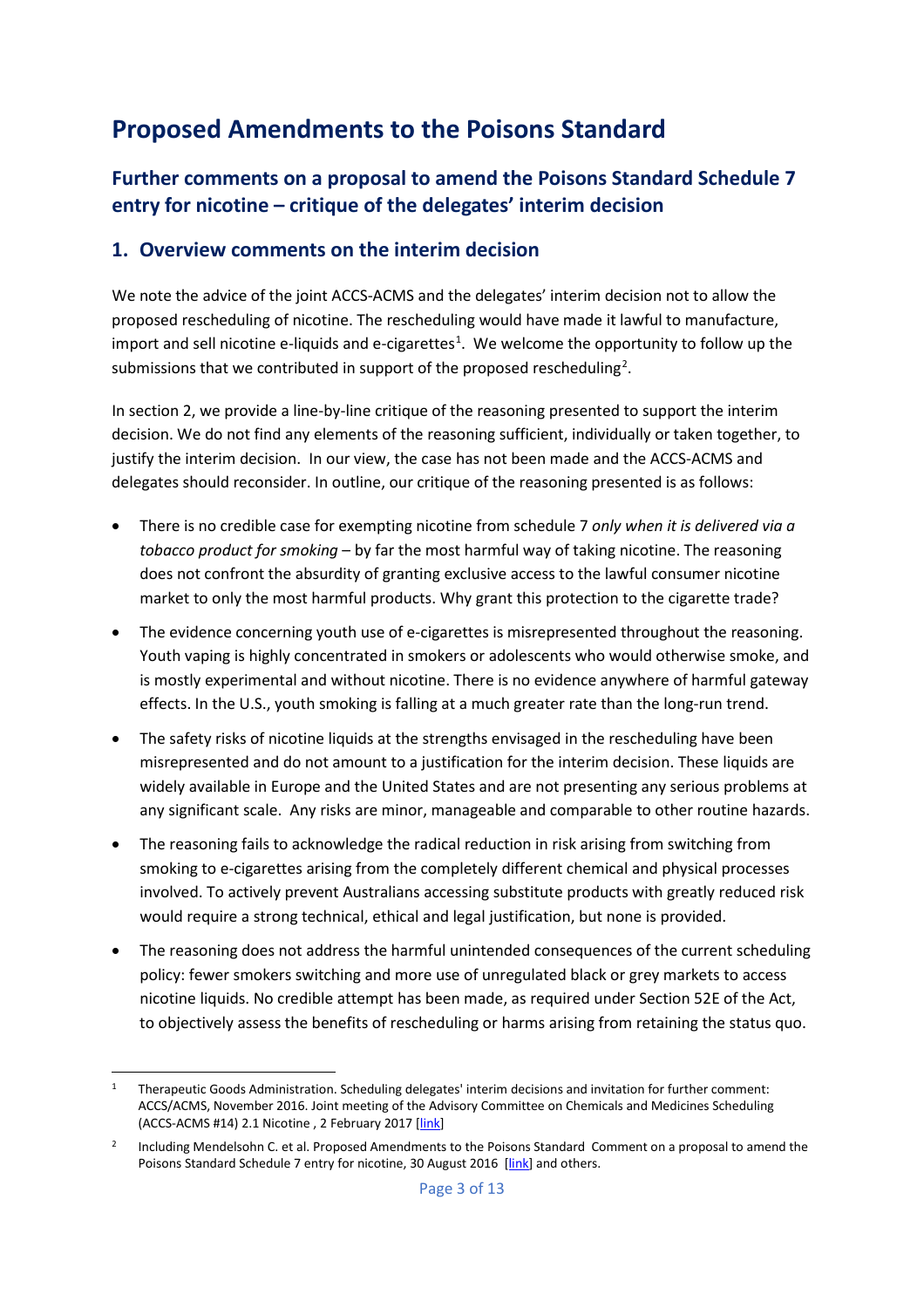# **2. Line-by-line critique of the reasoning supporting the interim decision**

We provide comments on each element of the reasoning (reproduced in full in grey boxes) supporting the interim decision. We do not find that any elements of the reasoning, taken separately or together, provide an adequate justification for the interim decision.

## *Summary of Joint ACCS-ACMS advice to the delegates*

The committee advised that the current scheduling of nicotine remains appropriate.

## *Delegates' interim decision*

The delegates' interim decision is the current scheduling of nicotine remains appropriate. The delegates acknowledge and agree with the ACCS-ACMS advice.

**Comment.** We disagree with this advice and with interim decision that is based on it. We hope the decision is reversed before further damage is done. Under current scheduling, the only form of consumer nicotine exempt from the Poisons Schedule 7 is:

## *"tobacco prepared and packed for smoking"*

It is perplexing and disturbing that health-orientated organisations and regulators should grant exclusive access to the consumer nicotine market – comprising 2.84 million Australian citizens or 16 percent of the adult population – *to only the most harmful products*, namely cigarettes and other products that involve combustion of dried tobacco leaf and inhalation of the resulting tar-laden toxic smoke. No explanation for this inexplicable preferential treatment for the cigarette supply chain is offered, and, in our view, no justification is possible.

The advice provided to the delegates does not engage with or acknowledge the concept of harm reduction – that Australian smokers deserve the same opportunities to reduce their health risks as Europeans or Americans and that they should not have to resort to international black or grey market trade to do this. Millions of Europeans report that they have used e-cigarettes to quit smoking<sup>[3](#page-3-0)[4](#page-3-1)</sup>. Why do authorities in Australia wish to deny that option to Australians? The interim decision is indefensible and inconsistent with the principles of fundamental justice.

• There is a risk of nicotine dependence associated with use of Electronic Nicotine Delivery System (ENDS). The potential for nicotine dependence is much higher with third generation ENDS and is greater than with the nicotine replacement therapy products marketed in Australia. In countries such as the USA where there has been more ready access to ENDS there is some evidence that ENDS use in never-smoking youth may increase the risk of subsequent initiation of cigarettes and other combustible products during the transition to adulthood when the purchase of tobacco products becomes legal.

<span id="page-3-0"></span><sup>&</sup>lt;sup>3</sup> Farsalinos KE, Poulas K, Voudris V, Le Houezec J. Electronic cigarette use in the European Union: analysis of a representative sample of 27 460 Europeans from 28 countries. Addiction. 2016 Jun 24; [\[link\]](http://onlinelibrary.wiley.com/doi/10.1111/add.13506/full)

<span id="page-3-1"></span><sup>4</sup> Farsalinos KE, Poulas K, Voudris V, Le Houezec J. E-cigarette use in the European Union: millions of smokers claim e-cigarettes helped them quit. Addiction. 2017 Mar;112(3):545-6. [\[link\]](http://onlinelibrary.wiley.com/doi/10.1111/add.13722/full)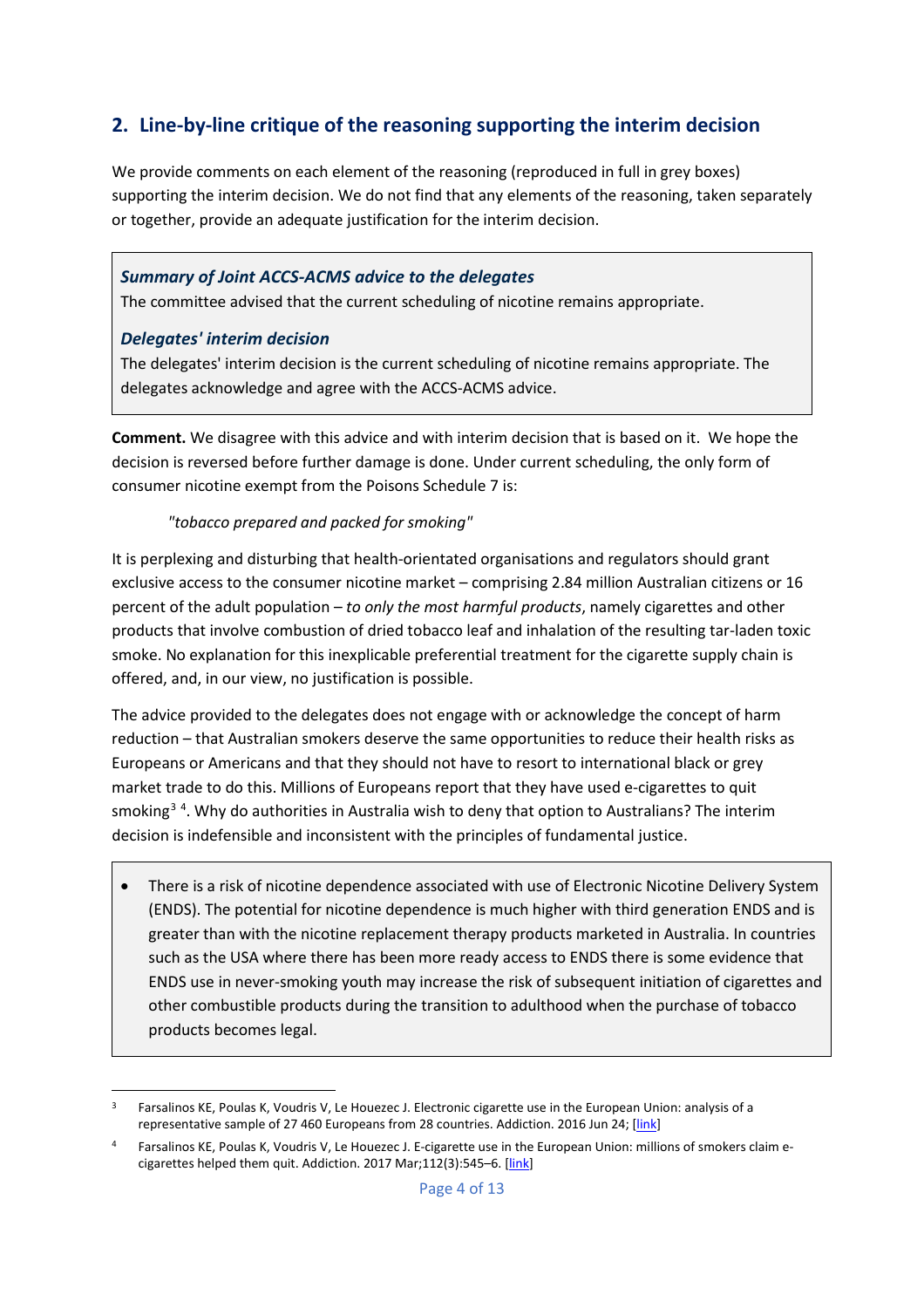**Comment.** This advice offers a poor characterisation of the pattern of ENDS use anywhere and a poor basis for decision-making in Australia. It ignores the most obvious feature of ENDS use – that it is highly concentrated in adult smokers trying to quit smoking or cut down – i.e. people who are already nicotine dependent but wish to improve their health and wellbeing. Use in never-smoking youth is at a very low level and mostly experimental<sup>[5](#page-4-0)</sup>, and it is possible that such adolescents would have gone on to smoke in the absence of ENDS.

There is no evidence that e-cigarettes are causing adolescents to become smokers as they enter adulthood<sup>[6](#page-4-1)</sup>. In the United States, the rate of teenage and adult smoking has been declining rapidly since the introduction of e-cigarettes. For example, the Monitoring the Future dataset tracks the long-term trend in cigarette smoking in American 12<sup>th</sup> grade (age 1[7](#page-4-2)-18) students<sup>7</sup>. The chart below plots this data, and shows a post-2010 rate of decline *three times* the long run average prior to 2010.



While the nature of the available data cannot show that the accelerated decline is *caused by* the rise of e-cigarettes after 2010, they do provide some reassurance that e-cigarettes are not creating a surge of new adolescent smokers emerging from the other side of a gateway. Far more likely is that they are providing an alternative to smoking and so opening an 'exit' gateway or diversion from smoking.

<span id="page-4-0"></span> <sup>5</sup> Bauld L, MacKintosh AM, Ford A, McNeill A. E-Cigarette Uptake Amongst UK Youth: Experimentation, but Little or No Regular Use in Nonsmokers. Nicotine Tob Res. England; 2015 Aug 6;18(1):102-3. [\[link\]](https://academic.oup.com/ntr/article-abstract/18/1/102/2583946/E-Cigarette-Uptake-Amongst-UK-Youth)

<span id="page-4-1"></span><sup>&</sup>lt;sup>6</sup> O'Leary R, MacDonald M, Stockwell T, Reist D. Clearing the Air: A systematic review on the harms and benefits of e-cigarettes and vapour devices. University of Victoria, BC: Centre for Addictions Research of BC.; 2017 [\[link\]](http://www.uvic.ca/home/about/campus-news/media-releases-tips/2017+e-cigarettes-carbc-macdonald-stockwell+media-release)

<span id="page-4-2"></span><sup>&</sup>lt;sup>7</sup> Miech RA, Johnston LD, O'Malley PM, Bachman JG, Schulenberg JE. Monitoring the Future national survey results on drug use, 1975-2016: Data tables. Table 2 - Trends in Prevalence of Use of Cigarettes in Grades 8, 10, and 12. University of Michigan; Ann Arbor: 2016. [\[Tables\]](http://www.monitoringthefuture.org/data/16data.html)[\[Dataset\]](http://www.monitoringthefuture.org/data/16data/16cigtbl2.pdf). Chart created Clive Bate [\[on-line\]](http://www.clivebates.com/documents/MTF12thGradeSmokingTrend.png)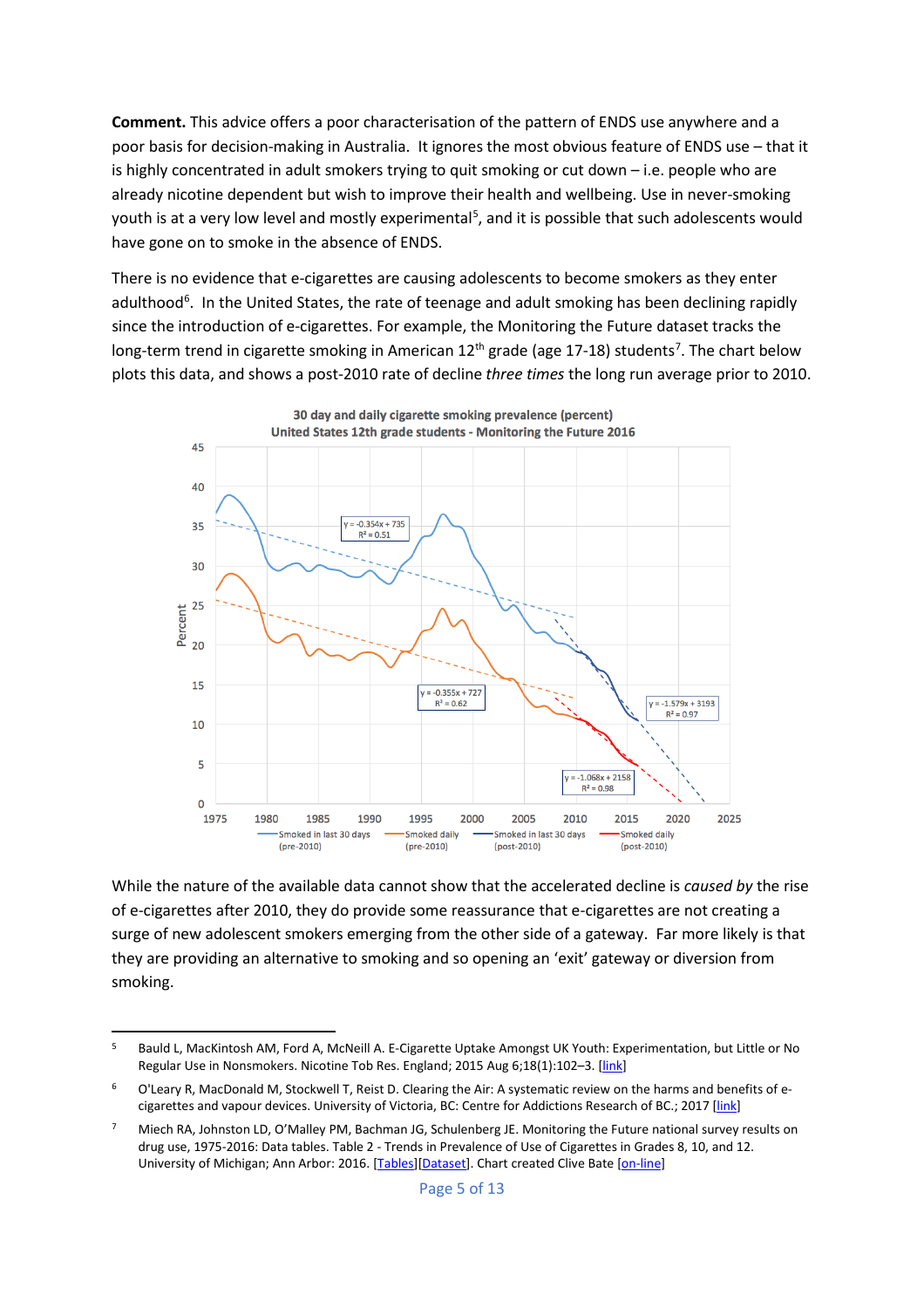There are also more proportionate means to protect young people than to deprive millions of adult nicotine users of the means to access much lower risk products. Young people also have an interest in the health of adults: their older relatives, and themselves, family and friends as they grow up. Overreaction to unproven and unlikely theoretical risks is not in their interests. The data on youth uptake of e-cigarettes and effects on youth smoking are misrepresented in the reasoning as presented, and provide no support for the interim decision.

• There is some dual use of conventional cigarettes and ENDS in smokers.

**Comment.** Dual use is mentioned here as if it is a problem. However, dual use is often part of a pathway to exclusive vaping<sup>[8](#page-5-0)[9](#page-5-1)</sup> and so to greatly reduced risk. It is likely to have health benefits for anyone who makes a substantial cut in smoking or obtains a significant share of their nicotine from vaping – several studies have found improvements in relevant biomarkers in dual users<sup>10 [11](#page-5-3) [12](#page-5-4)</sup>.

It is important to understand that almost all smoking cessation attempts involve 'dual use' – though often sequentially rather than in parallel. Because of the low success rate of all quitting methods, including 'cold turkey', most smokers will make serial attempts to quit with multiple relapses, and so will continue to smoke intermittently throughout their journey to from smoker to complete smoking cessation. Very few smokers quit completely and permanently on the first attempt.

As far as dual use is concerned, some health agencies and activists may be guilty of contributory negligence. Dual users may be continuing to smoke because they are misinformed about relative risk and benefits of exclusive vaping. It is a fundamental failure of policy to misinform the public about relative risks of different nicotine products and then hold them responsible for making illinformed personal choices such as continued smoking. Claims about dual use do not support the interim decision.

• There are several published studies showing that youth who initiate smoking with e-cigarettes are about three times more likely to be smoking conventional cigarettes a year later. There is a risk that ENDS will have a negative impact on tobacco control and may re-normalise smoking. If exempt from Schedule 7, availability of ENDS in children may cause an increase in smoking as they transition to adulthood, which raises public health concerns.

<span id="page-5-0"></span> <sup>8</sup> Farsalinos KE, Romagna G, Tsiapras D, Kyrzopoulos S, Voudris V. Characteristics, perceived side effects and benefits of electronic cigarette use: A worldwide survey of more than 19,000 consumers. Int J Environ Res Public Health. Switzerland: Multidisciplinary Digital Publishing Institute; 2014 Apr 22;11(4):4356–73. [\[link\]](http://www.mdpi.com/1660-4601/11/4/4356/htm)

<span id="page-5-1"></span><sup>9</sup> Zhuang Y-L, Cummins SE, Y Sun J, Zhu S-H. Long-term e-cigarette use and smoking cessation: a longitudinal study with U.S. population. Tob Control. BMJ Publishing Group Ltd; 2016;25(Suppl 1):i90-5. [\[link\]](https://www.ncbi.nlm.nih.gov/pmc/articles/PMC5099206/)

<span id="page-5-2"></span><sup>&</sup>lt;sup>10</sup> D'Ruiz CD, Graff DW, Robinson E. Reductions in biomarkers of exposure, impacts on smoking urge and assessment of product use and tolerability in adult smokers following partial or complete substitution of cigarettes with electronic cigarettes. BMC Public Health. 2016 Jul 12;16(1):543. [\[link\]](http://bmcpublichealth.biomedcentral.com/articles/10.1186/s12889-016-3236-1)

<span id="page-5-3"></span><sup>11</sup> McRobbie H, Phillips A, Goniewicz ML, Smith KM, Knight-West O, Przulj D, et al. Effects of Switching to Electronic Cigarettes with and without Concurrent Smoking on Exposure to Nicotine, Carbon Monoxide, and Acrolein. Cancer Prev Res. 2015;8(9). [\[link\]](http://cancerpreventionresearch.aacrjournals.org/content/8/9/873.long)

<span id="page-5-4"></span><sup>&</sup>lt;sup>12</sup> Goniewicz ML, Gawron M, Smith DM, Peng M, Jacob P, Benowitz NL. Exposure to Nicotine and Selected Toxicants in Cigarette Smokers Who Switched to Electronic Cigarettes: A Longitudinal Within-Subjects Observational Study. Nicotine Tob Res. Oxford University Press; 2017 Feb;19(2):160-7. [\[link\]](https://academic.oup.com/ntr/article-abstract/19/2/160/2631650/Exposure-to-Nicotine-and-Selected-Toxicants-in?redirectedFrom=fulltext)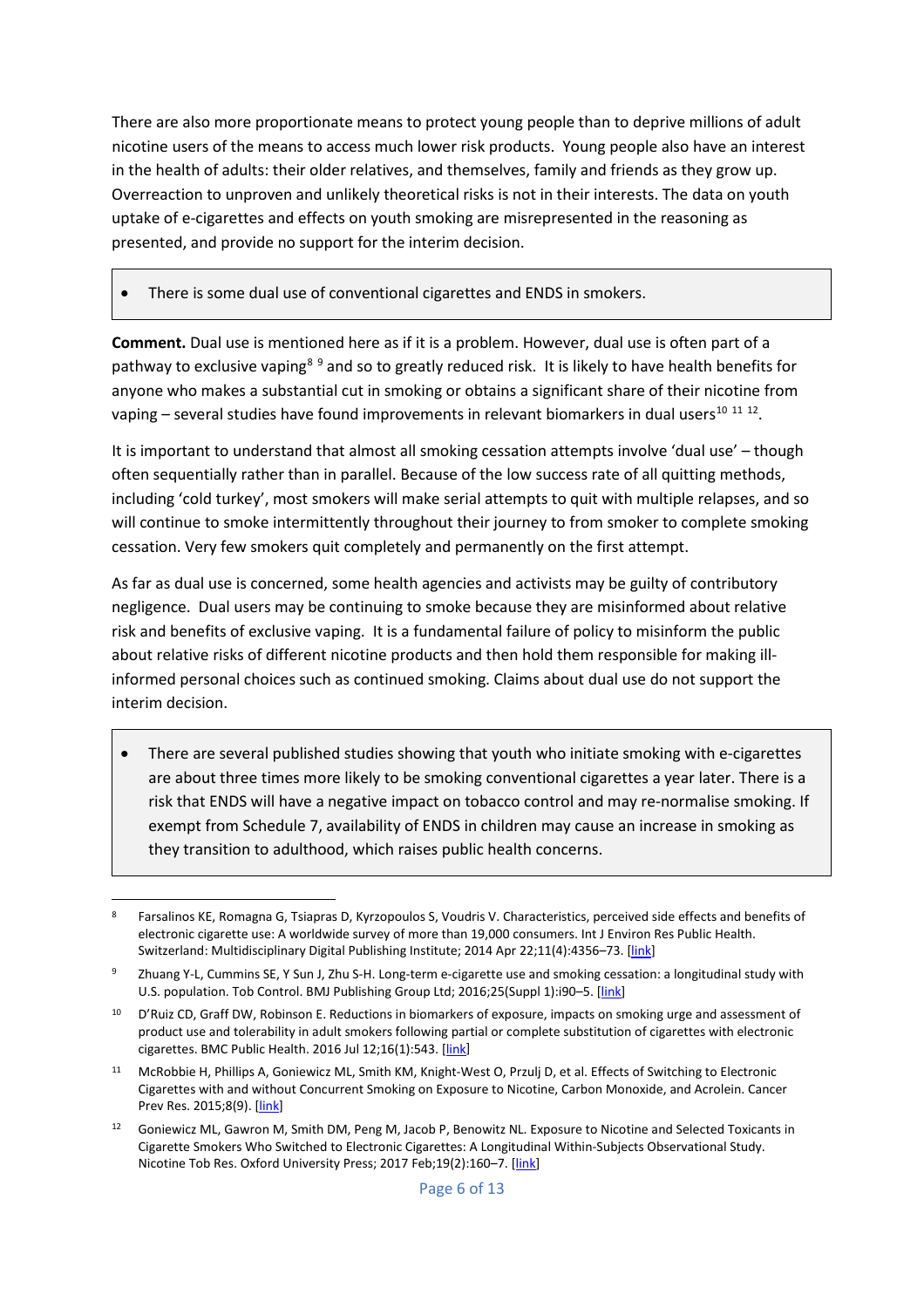**Comment.** To raise these observations as a concern is to misunderstand the data on which the claim is based. The observation described is an *association*. A possible explanation is that one behaviour (vaping) causes another (smoking). The data do not establish this relationship. Far more likely is that a third factor is a common cause of both smoking and vaping, an effect known as shared liability or more generally "confounding". Candidates for this factor include parental smoking, rebellious nature, delinquency, poor educational attainment or poor mental health. In other words, whatever inclines young people to smoke also inclines them to vape. That should not be a surprising finding given that these behaviours (vaping and smoking) are similar and are substitutes. The order in which they initiate these is of little consequence. The important difference is the radical reduction in risk if they vape instead of smoke.

Deeper analysis of the U.S. data provides a better orientation for decision-making. Two papers characterise the U.S. situation more clearly. For example, Warner shows that vaping is highly concentrated in young smokers, with non-smokers making only light, experimental use:

*Non-smoking high school students are highly unlikely to use e-cigarettes; among those who do, most used them only on 1-2 of the past 30 days. By contrast, current smokers are likely to use e-cigarettes and on many more days.* (Warner KE, 2016)<sup>[13](#page-6-0)</sup>

Villanti and colleagues show that the number of teenagers making more intense use of e-cigarette is vanishingly small.

*In the 9.3% of youth reporting any past 30-day e-cigarette use, 63% also reported using a tobacco product; among the 3.3% past 30-day exclusive e-cigarette users, about two-thirds (2.1%) had ever used combustible or non-combustible tobacco products and one-third (1.2%) had not. Few never tobacco users had used e-cigarettes on 10 or more days in the past month (absolute percent < 0.1%).* (Villanti AC et al 2016)<sup>[14](#page-6-1)</sup>

• There is little evidence regarding the safety of long term nicotine exposure via ENDS. Exposure to nicotine in adolescents may have long-term consequences for brain development, potentially leading to learning and anxiety disorders. The toxicity of long term exposure to nicotine delivered by ENDS is unknown. Long-term exposure to excipients via the ENDS route of exposure is uncertain.

**Comment.** The long term safety of nicotine has been extensively studied through the use of NRT<sup>[15](#page-6-2)</sup> and snus<sup>[16](#page-6-3)</sup> and not been found to be a cause of significant disease. The influence of nicotine on

<span id="page-6-0"></span> <sup>13</sup> Warner KE. Frequency of E-Cigarette Use and Cigarette Smoking by American Students in 2014. Am J Prev Med. 2016 Aug;51(2):179-84. [\[link\]](http://www.ajpmonline.org/article/S0749-3797(15)00782-5/abstract)

<span id="page-6-1"></span><sup>14</sup> Villanti AC, Pearson JL, Glasser AM, Johnson AL, Collins LK, Niaura RS, et al. Frequency of youth e-cigarette and tobacco use patterns in the U.S.: Measurement precision is critical to inform public health. Nicotine Tob Res. 2016 Dec 24;ntw388. [\[link\]](https://academic.oup.com/ntr/article-abstract/doi/10.1093/ntr/ntw388/2738979/Frequency-of-Youth-E-Cigarette-and-Tobacco-Use?redirectedFrom=fulltext)

<span id="page-6-2"></span><sup>&</sup>lt;sup>15</sup> Lee PN, Fariss MW. A systematic review of possible serious adverse health effects of nicotine replacement therapy. Arch Toxicol. Springer Berlin Heidelberg; 2016 Oct 3;1-30. [\[link\]](http://link.springer.com/article/10.1007/s00204-016-1856-y)

<span id="page-6-3"></span><sup>&</sup>lt;sup>16</sup> Lee PN. Epidemiological evidence relating snus to health - an updated review based on recent publications. Harm Reduct J. England; 2013;10(1):36. [\[link\]](https://www.ncbi.nlm.nih.gov/pmc/articles/PMC4029226/)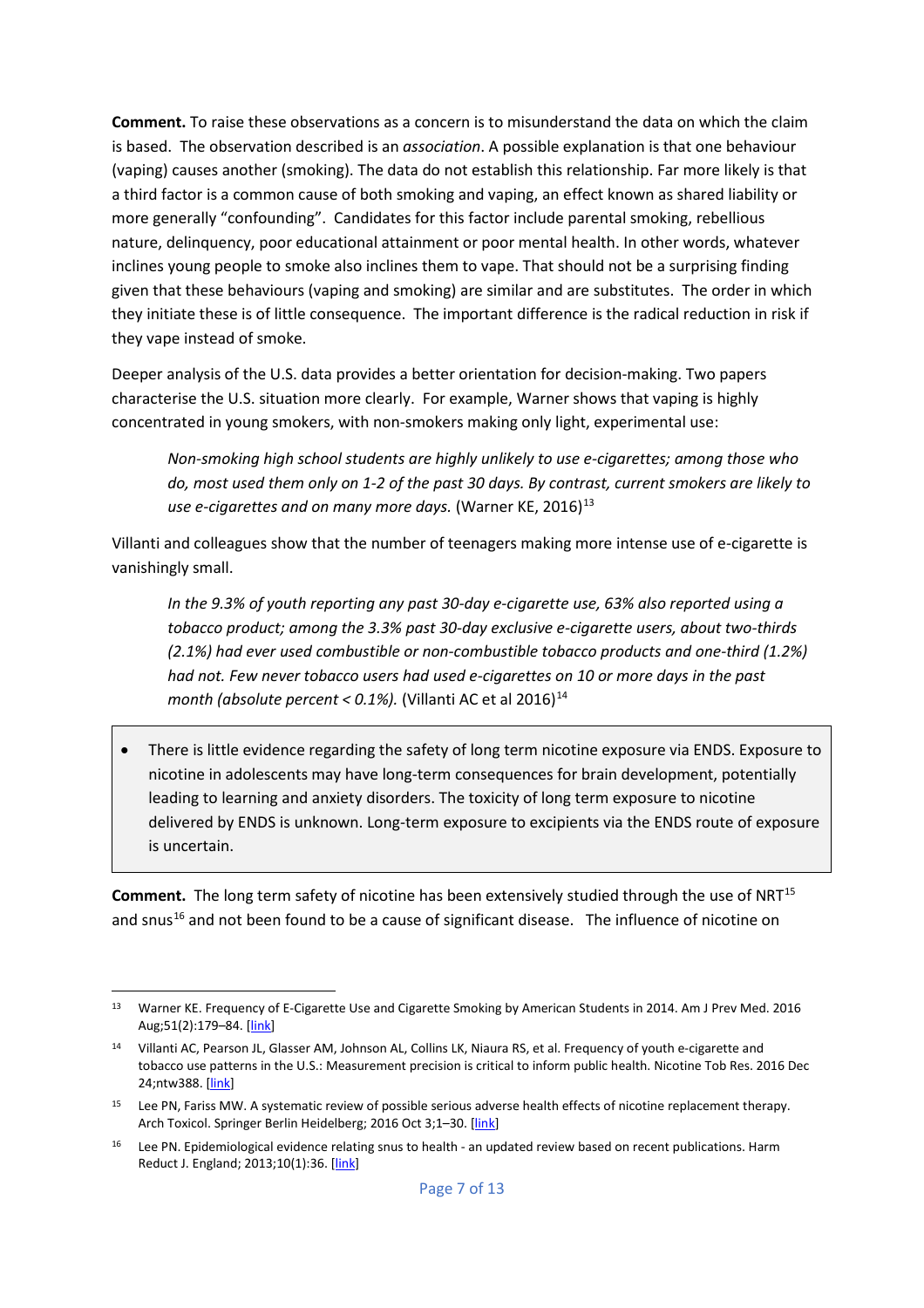adolescent brain development remains speculative and based largely on animal studies<sup>17</sup>, with little supporting evidence in humans – for example observations of adverse effects in the large population of nicotine users who have smoked over many decades.

This advice fails to take account of *what is known* about nicotine exposure via ENDS and what is known about exposure to cigarette smoke. There is extensive knowledge available in systematic reviews – for example, Glasser and colleagues recently reviewed 687 articles<sup>[18](#page-7-1)</sup> to conclude:

*Studies indicate that ENDS are increasing in use, particularly among current smokers, pose substantially less harm to smokers than cigarettes, are being used to reduce/quit smoking, and are widely available.*

It is a scientific banality to note that we do not have multi-decadal longitudinal studies for recently introduced products. However, it is wrong to imply that we have no insights into the likely long term risk arising from these products. There is extensive evidence characterising the physics and chemistry of e-cigarette aerosol and cigarette smoke. E-cigarettes create *much* lower exposures to toxic agents<sup>[19](#page-7-2) [20](#page-7-3) [21](#page-7-4) [22](#page-7-5) [23](#page-7-6) 24</sup>. Taking account of the toxicology evidence, Public Health England<sup>[25](#page-7-8)</sup> and the Royal College of Physicians (London) [26](#page-7-9) provided a guideline assessment that e-cigarettes are likely to be at least 95 percent lower risk than smoking. RCP summarised its guidance as follows:

*Although it is not possible to precisely quantify the long-term health risks associated with ecigarettes, the available data suggest that they are unlikely to exceed 5% of those associated with smoked tobacco products, and may well be substantially lower than this figure".*  (Section 5.5 page 87)

The ACCS-ACMS advice does not provide any basis for disputing this cautious expert assessment or present any theory to suggest why very much lower toxic exposures would not translate into greatly reduced disease burdens. Further, the much simpler chemistry of e-cigarette aerosol would allow

<span id="page-7-0"></span> <sup>17</sup> Naiura R. Re-thinking nicotine and its effects, Schroeder Institute, Truth Initiative, United States. 2 December 2016 [\[link\]](http://truthinitiative.org/news/re-thinking-nicotine-and-its-effects)[\[PDF\]](http://truthinitiative.org/sites/default/files/ReThinking-Nicotine.pdf)

<span id="page-7-1"></span><sup>&</sup>lt;sup>18</sup> Glasser AM, Collins L, Pearson JL, Abudayyeh H, Niaura RS, Abrams DB, et al. Overview of Electronic Nicotine Delivery Systems: A Systematic Review. Am J Prev Med. 2016 Nov;0(0):1469-71. [\[link\]](http://www.ajpmonline.org/article/S0749-3797(16)30573-6/abstract)

<span id="page-7-2"></span><sup>19</sup> Goniewicz ML, Knysak J, Gawron M, Kosmider L, Sobczak A, Kurek J, et al. Levels of selected carcinogens and toxicants in vapour from electronic cigarettes. Tob Control. 2014 Mar;23(2):133–9. [\[link\]](http://tobaccocontrol.bmj.com/content/23/2/133)

<span id="page-7-3"></span><sup>&</sup>lt;sup>20</sup> Burstyn I. Peering through the mist: systematic review of what the chemistry of contaminants in electronic cigarettes tells us about health risks, *BMC Public Health* 2014;**14**:18*.* [\[Link\]](http://www.biomedcentral.com/1471-2458/14/18/abstract)

<span id="page-7-4"></span><sup>&</sup>lt;sup>21</sup> Farsalinos KE, Polosa R. Safety evaluation and risk assessment of electronic cigarettes as tobacco cigarette substitutes: a systematic review. *Therapeutic Advances in Drug Safety* 2014;**5**:67–86. [\[Link](http://taw.sagepub.com/lookup/doi/10.1177/2042098614524430) ]

<span id="page-7-5"></span><sup>&</sup>lt;sup>22</sup> Hajek P, Etter J-F, Benowitz N, Eissenberg T, McRobbie H. Electronic cigarettes: review of use, content, safety, effects on smokers and potential for harm and benefit. *Addiction* [Internet]. 2014 Aug 31 [\[link\]](http://www.ncbi.nlm.nih.gov/pubmed/25078252)

<span id="page-7-6"></span><sup>&</sup>lt;sup>23</sup> Margham J, McAdam K, Forster M, Liu C, Wright C, Mariner D, et al. Chemical Composition of Aerosol from an E-Cigarette: A Quantitative Comparison with Cigarette Smoke. Chem Res Toxicol. American Chemical Society; 2016 Oct 17;29(10):1662–78. [\[link\]](http://pubs.acs.org/doi/abs/10.1021/acs.chemrestox.6b00188)

<span id="page-7-7"></span><sup>24</sup> Shahab L, Goniewicz ML, Blount BC, Brown J, McNeill A, Alwis KU, et al. Nicotine, Carcinogen, and Toxin Exposure in Long-Term E-Cigarette and Nicotine Replacement Therapy Users. Ann Intern Med. 2017 Feb 7;24:442–8. [\[link\]](http://annals.org/aim/article/2599869/nicotine-carcinogen-toxin-exposure-long-term-e-cigarette-nicotine-replacement)

<span id="page-7-8"></span><sup>25</sup> Public Health England. E-cigarettes around 95% less harmful than tobacco estimates landmark review. [\[link\]](https://www.gov.uk/government/news/e-cigarettes-around-95-less-harmful-than-tobacco-estimates-landmark-review) E-cigarettes: an evidence update 19 August 2015. [\[link\]](https://www.gov.uk/government/publications/e-cigarettes-an-evidence-update)

<span id="page-7-9"></span><sup>26</sup> Royal College of Physicians (London), *Nicotine without smoke: tobacco harm reduction*. 28 April 2016 [\[link\]](https://www.rcplondon.ac.uk/projects/outputs/nicotine-without-smoke-tobacco-harm-reduction-0)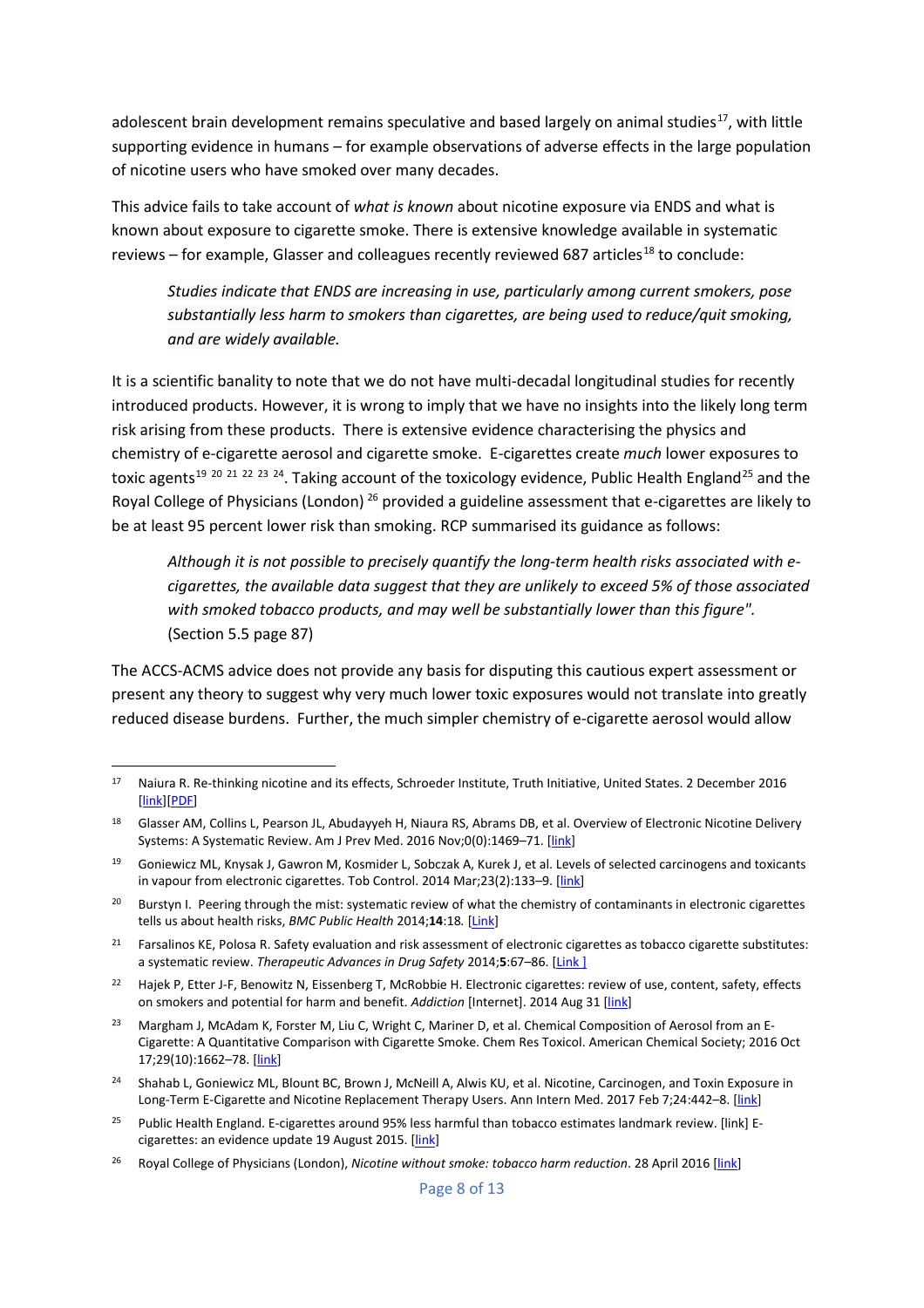for easier modification if evidence emerged that particular constituents were problematic. This part of the reasoning fails to recognise the profound difference in risk that e-cigarettes offer to current smokers, which is the main reason to accept the rescheduling. Because it misses the point, this part of the reasoning does not provide support for the interim decision.

• Nicotine can cause nausea, vomiting, convulsions, bronchorrhoea, high blood pressure, ataxia, tachycardia, headache, dizziness, confusion, agitation, restlessness, neuromuscular blockade, respiratory failure and death in overdose.

**Comment.** These symptoms are only relevant at very high exposures, far above normal use. Users of nicotine liquids control their exposure by the straightforward approach of not vaping whenever they sense they have had enough nicotine<sup>27</sup>. There are no reports of overdoses among regular users. Accidental exposures do happen but they represent a manageable and minor detriment compared to the risks associated with smoking. Extreme exposure to many everyday substances can be harmful, but it does not justify banning them. This argument does not support the interim decision.

• The dosage, formulation, labelling, packaging and presentation of the nicotine as would occur if the scheduling was amended would allow nicotine to be too accessible as a liquid which has higher risks and requires appropriate controls.

**Comment.** Experience from Europe and the United States suggests these issues are not a material problem, and the reasoning cannot point to any harms that are arising from the widespread availability of these products. However, there are important risks that rescheduling would mitigate:

- The very significant harms that arise from smoking: these arise from exposure to smoke of both users and bystanders, and from fire risks.
- The risks arising from an unregulated black or grey market in e-liquids.

The advantage of making nicotine-containing liquids widely accessible is that they would be used instead of smoking. At the same time, the hazards arising from nicotine liquids at the dilutions proposed (3.6 percent or less) do not produce risks that would be exceptional or require unusual levels of precaution. This part of the reasoning does not support the interim decision.

• The proposed maximum amount of 900 mg of nicotine per pack is within the estimated lower limit causing fatal outcome (500 mg to 1g). There have been reports of unintentional ingestion of ENDS liquid by children with severe outcomes in some cases. The proposed maximum concentration of 36 mg of nicotine per mL is high (the EU Tobacco Product Directive specifies a maximum concentration of 20 mg/mL). The amount of nicotine in 5 mL of a 3.6% solution in ENDS is 180 mg, which would likely cause significant toxicity in a young child (5 mL would be one swallow for a toddler). Child-resistant packaging would reduce the risk of unintentional exposure to the solution in children.

<span id="page-8-0"></span><sup>&</sup>lt;sup>27</sup> Dawkins LE, Kimber CF, Doig M, Feyerabend C, Corcoran O. Self-titration by experienced e-cigarette users: blood nicotine delivery and subjective effects. Psychopharmacology (Berl). 2016 May; [\[link\]](http://link.springer.com/article/10.1007%2Fs00213-016-4338-2)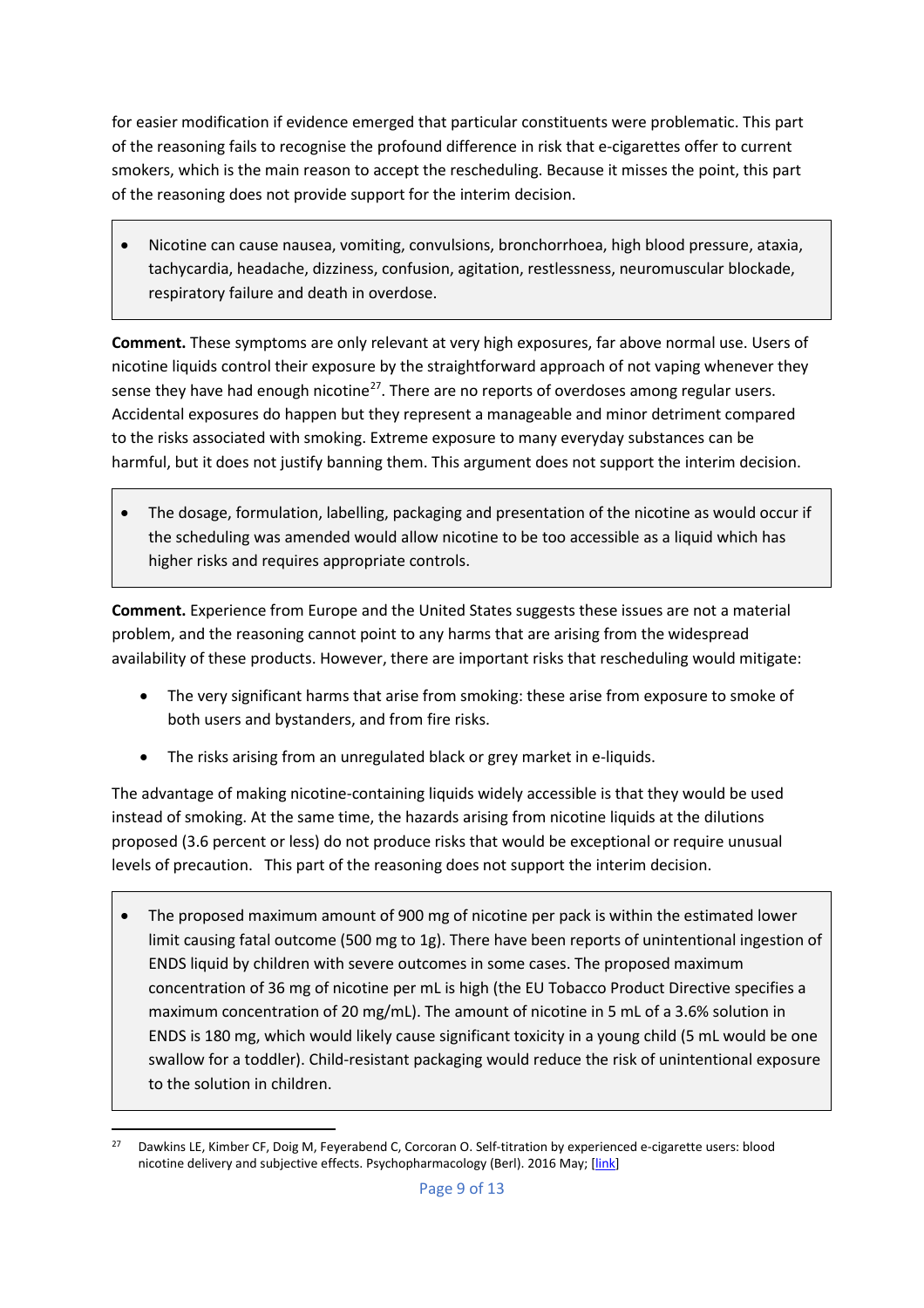**Comment.** It is unclear why the ACCS-ACMS advice believes this is the appropriate way to regulate this potential hazard. It is difficult to find examples where the risk to health from substance exposure is controlled by *limiting container size* as in the discussion above. The advice does not provide any precedent for managing hazards in this way. This is not the case for common medicines such as paracetamol, sedatives or anti-depressants. It is not the case for alcohol and it would be wholly impractical for many household substances such as bleach. However, there is a wellestablished approach to address this risk:

- Use of child-resistant packaging
- Warning of the hazard
- Providing advice on what to do if exposed

Given that Australia's *de facto* ban on e-liquids forces many users to purchase from unauthorised sources, some of which may not be adopting these standards, it is more likely that the current scheduling is *increasing* this risk. Furthermore, international trade may be in highly concentrated and much more hazardous nicotine liquids than proposed for rescheduling. It is possible to purchase near pure nicotine concentrate from vendors in China<sup>28</sup>. The TGA should try to avoid the regulators' 'compliance fallacy' and be aware of the adverse real-world consequences of its restrictions, given that people do in reality seek work-arounds to regulations that threaten their health.

The European Union Tobacco Products Directive (14/40/EU) does not provide any sort of model for Australia, Europe or anywhere else. The limits on strengths and container sizes have been repeatedly challenged as counter-productive by experts<sup>[29](#page-9-1)</sup>. This part of the reasoning ignores the usual approach to managing exposure hazards and does not, therefore, support the interim decision.

• In the USA, accidental poisonings associated with e-cigarettes have increased from one per month in 2010 to 215 per month in 2014 including one death.

**Comment.** It is not surprising that there should be an increase in *anything* associated with ecigarettes over the period 2010-2014 as this coincides with the period over which they were introduced – and they were barely in use in 2010. The cited data<sup>[30](#page-9-2)</sup> refer to 'exposure' calls, not 'poisonings'. The term 'exposure' means someone has had contact with the substance in some way; for example, ingested, inhaled, absorbed by the skin or eyes, etc. Not all exposures are poisonings or overdoses and many will be trivial. The cited source makes it clear that the death in question was a suicide by intravenous admission of nicotine, *and so it was not an accidental*.

This statement provides little insight into scale of the hazard. For reference, the number of exposure calls to U.S. poison centers in 2014 was  $4,024^{31}$  $4,024^{31}$  $4,024^{31}$ . This is a minute fraction of calls associated with

<span id="page-9-0"></span><sup>&</sup>lt;sup>28</sup> Bates C. Regulators and the compliance fallacy - buying 99% nicotine e-liquid from China, Counterfactual 4 May 2016. [\[link\]](http://www.clivebates.com/?p=4017)

<span id="page-9-1"></span><sup>29</sup> Farsalinos KF et al, Scientific Errors in the Tobacco Products Directive A letter sent by scientists to the European Union, 16 January 2017 [\[link\]](http://www.ecigarette-research.com/web/index.php/2013-04-07-09-50-07/149-tpd-errors)

<span id="page-9-2"></span><sup>30</sup> CDC MMWR. *Notes from the Field:* Calls to Poison Centers for Exposures to Electronic Cigarettes — United States, September 2010-February 2014 April 4, 2014 / 63(13);292-293 [\[link\]](https://www.cdc.gov/mmwr/preview/mmwrhtml/mm6313a4.htm#Fig)

<span id="page-9-3"></span><sup>&</sup>lt;sup>31</sup> American Association of Poison Control Centers, E-Cigarettes and Liquid Nicotine, accessed 11 Feb 2017. [\[link\]](http://www.aapcc.org/alerts/e-cigarettes/)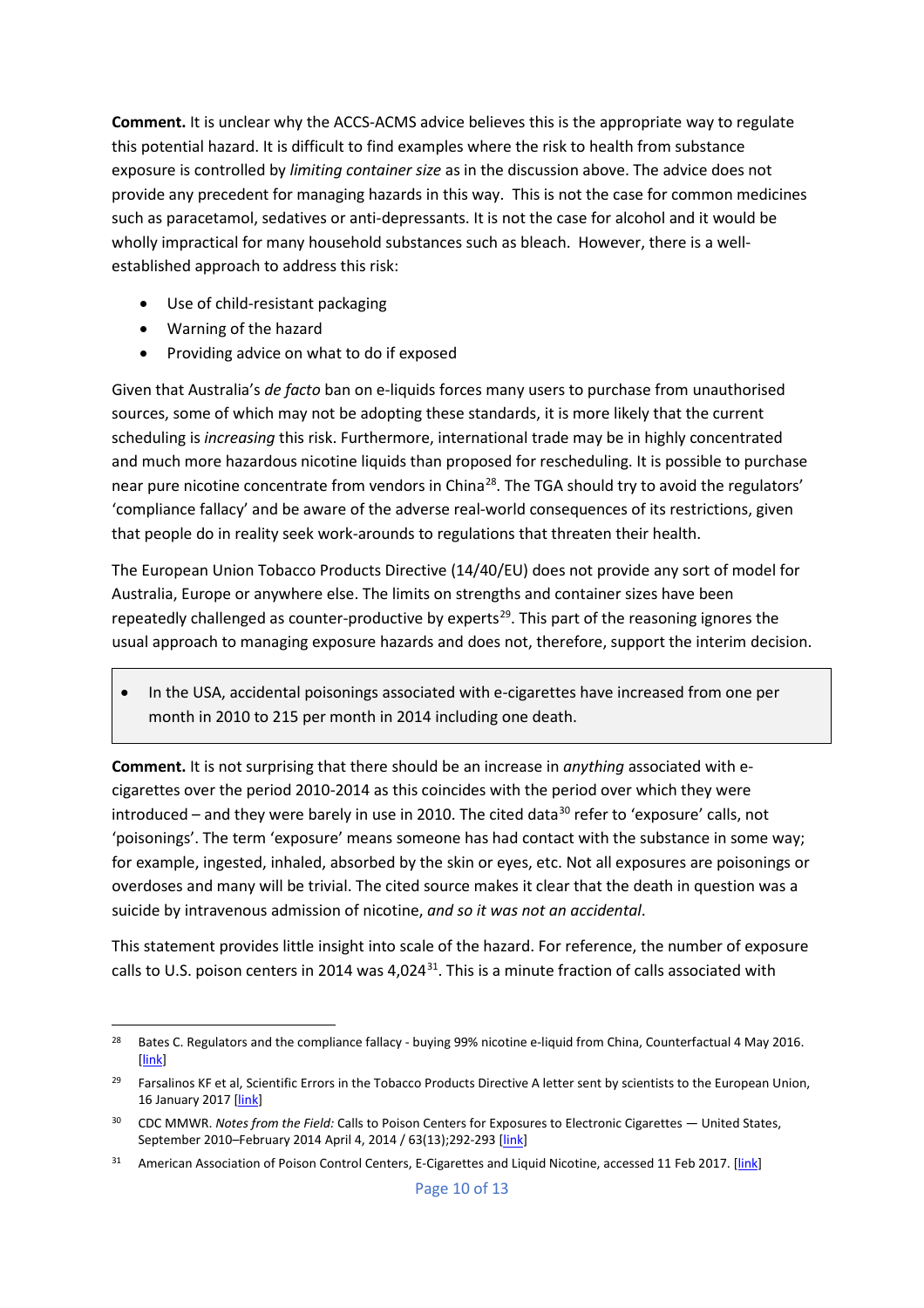common household items such as medicines, cosmetics, alcohol and cleaning fluids. The table below shows the breakdown of exposure calls for the top 25 substances<sup>[32](#page-10-0)</sup>.

| <b>Substance (Major Generic Category)</b> | <b>All substances</b> | %ª    | Single substance exposures | %b    |
|-------------------------------------------|-----------------------|-------|----------------------------|-------|
| Analgesics                                | 291,062               | 11.29 | 187,329                    | 9.73  |
| <b>Cosmetics/Personal Care Products</b>   | 199,291               | 7.73  | 192,552                    | 10.00 |
| Cleaning Substances (Household)           | 198,018               | 7.68  | 178,973                    | 9.29  |
| Sedative/Hypnotics/Antipsychotics         | 150,715               | 5.85  | 55,653                     | 2.89  |
| Antidepressants                           | 112,412               | 4.36  | 46,517                     | 2.42  |
| <b>Antihistamines</b>                     | 103,327               | 4.01  | 72.989                     | 3.79  |
| Cardiovascular Drugs                      | 102,170               | 3.96  | 45,466                     | 2.36  |
| Foreign Bodies/Toys/Miscellaneous         | 99,835                | 3.87  | 96,748                     | 5.02  |
| Pesticides                                | 83,005                | 3.22  | 77,480                     | 4.02  |
| <b>Topical Preparations</b>               | 82,819                | 3.21  | 80,746                     | 4.19  |
| Alcohols                                  | 68,648                | 2.66  | 22,277                     | 1.16  |
| <b>Vitamins</b>                           | 66,058                | 2.56  | 56,938                     | 2.96  |
| Cold and Cough Preparations               | 61,288                | 2.38  | 43,645                     | 2.27  |
| <b>Stimulants and Street Drugs</b>        | 59,869                | 2.32  | 34,660                     | 1.80  |
| Anticonvulsants                           | 56,832                | 2.20  | 23,314                     | 1.21  |
| Hormones and Hormone Antagonists          | 56,775                | 2.20  | 38,651                     | 2.01  |
| Antimicrobials                            | 56,726                | 2.20  | 46,358                     | 2.41  |
| <b>Bites and Envenomations</b>            | 55,017                | 2.13  | 54,298                     | 2.82  |
| <b>Gastrointestinal Preparations</b>      | 48,501                | 1.88  | 36,440                     | 1.89  |
| Plants                                    | 44,731                | 1.74  | 42,351                     | 2.20  |
| Dietary Supplements/Herbals/Homeopathic   | 42,535                | 1.65  | 34,569                     | 1.80  |
| Chemicals                                 | 38,975                | 1.51  | 33,138                     | 1.72  |
| Fumes/Gases/Vapors                        | 33,944                | 1.32  | 31,238                     | 1.62  |
| Other/Unknown Nondrug Substances          | 32,001                | 1.24  | 28,688                     | 1.49  |
| Hydrocarbons                              | 31,903                | 1.24  | 29,907                     | 1.55  |

Table 17A. Substance Categories Most Frequently Involved in Human Exposures (Top 25).

<sup>2</sup>Percentages are based on the total number of substances reported in all exposures ( $N = 2,577,557$ ) <sup>b</sup>Percentages are based on the total number of single substance exposures ( $N = 1,925,657$ )

The 4,024 e-cigarette exposure calls amounted to 0.15 percent of the total in 2014. The number of exposure calls related to analgesics was over seventy-times greater than for e-cigarettes.

Given the data is readily available, it is surprising that the advice to delegates did not cite the decline in exposure calls to U.S. Poison Centers since 2014.



The data cited in this part of reasoning is provided without context and is deeply misleading. Once placed in context, the hazard is clearly both minor and manageable. This part of the reasoning does not, therefore, support the interim decision.

<span id="page-10-0"></span><sup>32</sup> James B. Mowry PharmD, Daniel A. Spyker PhD, MD, Daniel E. Brooks MD, Naya McMillan DrPH, MS & Jay L. Schauben PharmD (2015) 2014 Annual Report of the American Association of Poison Control Centers' National Poison Data System (NPDS): 32nd Annual Report, Clinical Toxicology, 53:10, 962-1147, [\[link\]](https://aapcc.s3.amazonaws.com/pdfs/annual_reports/2014_AAPCC_NPDS_Annual_Report.pdf)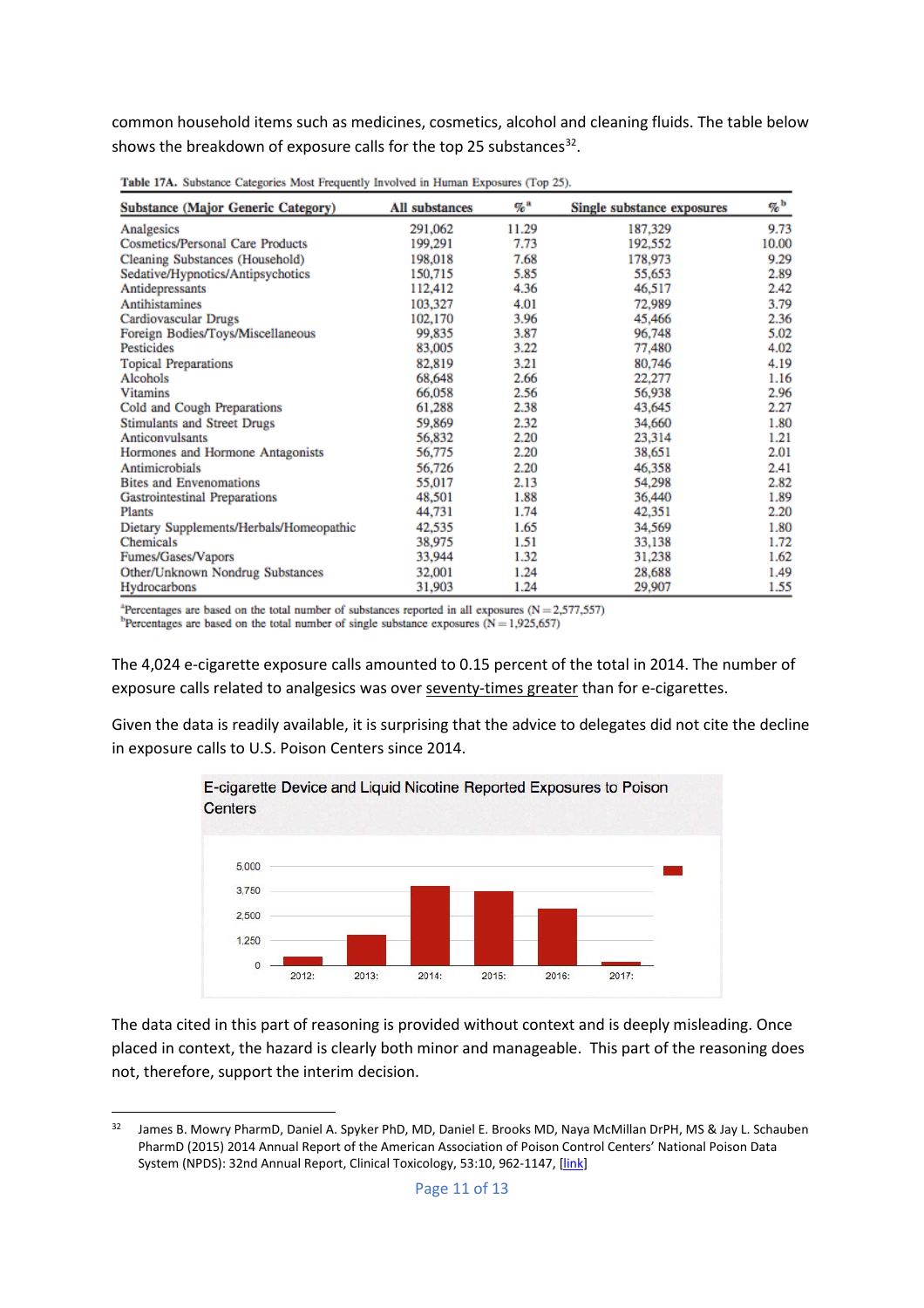• ENDS is used for Tobacco Harm Reduction, assistance with cessation of smoking and for recreational use. Public health authorities have varying views about the benefits of ENDS to tobacco harm reduction and as an aid in smoking cessation. Currently about 9% of current smokers and recent quitters in Australia use ENDS. Excepting nicotine from Schedule 7 would likely result in increased nicotine exposure via ENDS (based on countries such as the UK and USA where these products are more widely available, and the increase in Australia in recent years). In the UK 19% of smokers and 8% of ex-smokers currently use ENDS.

**Comment.** Increased population nicotine exposure via ENDS (rather than via smoking) is the intention of harm reduction strategies for continuing nicotine users. The idea is to let users switch from highly hazardous combustible nicotine delivery systems to ENDS to reduce the risk to the user by two orders of magnitude. This would be a *benefit* of rescheduling, not a reason to decide against it. The advice and reasoning for the interim decisions starts with the following in the box above:

*ENDS is used for Tobacco Harm Reduction, assistance with cessation of smoking and for recreational use.*

It is hard to see why regulators would oppose reducing harm, supporting smoking cessation and allowing recreational use with far lower risk. The corollary is that by *not* rescheduling, the regulators would increase harm, maintain smoking and require more harmful forms of recreational use – all in order to ensure that nicotine use does not increase in a much safer delivery system than smoking. This part of the reasoning is confused and self-contradicting and so does not support the interim decision.

• The use of a label warning statement 'not to be sold to a person under the age of 18 years' is not likely to be effective unless there is enforcement of this requirement. There is a risk there will be inappropriate marketing and advertising of nicotine for use with ENDS if nicotine for use with ENDS is exempted from Schedule 7.

**Comment.** It is trivial that any law that that is not enforced is unlikely to be effective and the solution is to enforce it. However, it is not even obvious that strict enforcement of such agerestriction laws would be beneficial to health, though there is near universal support for such restrictions among consumers, the industry and health organisations. If the effect of e-cigarettes is to *replace* smoking among teenagers it is possible that such restrictions will have the unintended consequence of increasing smoking by obstructing this lower-risk pathway. In fact, there is now tentative evidence suggesting that this is happening. Research from the United States suggests that age restrictions placed on vaping have the effect of *increasing* teenage smoking<sup>[33](#page-11-0)</sup> <sup>[34](#page-11-1)</sup> <sup>[35](#page-11-2)</sup>. Note that if this effect is true for age restrictions, it is likely also to be true for any broader prohibitions (such as

<span id="page-11-0"></span> <sup>33</sup> Friedman AS. How does Electronic Cigarette Access affect Adolescent Smoking? *J Health Econ* Published Online First: October 2015. [\[link\]](http://www.ncbi.nlm.nih.gov/pubmed/?term=26583343)

<span id="page-11-1"></span><sup>34</sup> Pesko MF, Hughes JM, Faisal FS. The influence of electronic cigarette age purchasing restrictions on adolescent tobacco and marijuana use. *Prev Med (Baltim),* February 2016 [\[link\]](http://www.ncbi.nlm.nih.gov/pubmed/26971853)

<span id="page-11-2"></span><sup>35</sup> Pesko M, Currie J. The Effect of E-Cigarette Minimum Legal Sale Age Laws on Traditional Cigarette Use and Birth Outcomes among Pregnant Teenagers. Cambridge, MA; 2016 Nov. [\[link\]](http://www.nber.org/papers/w22792)